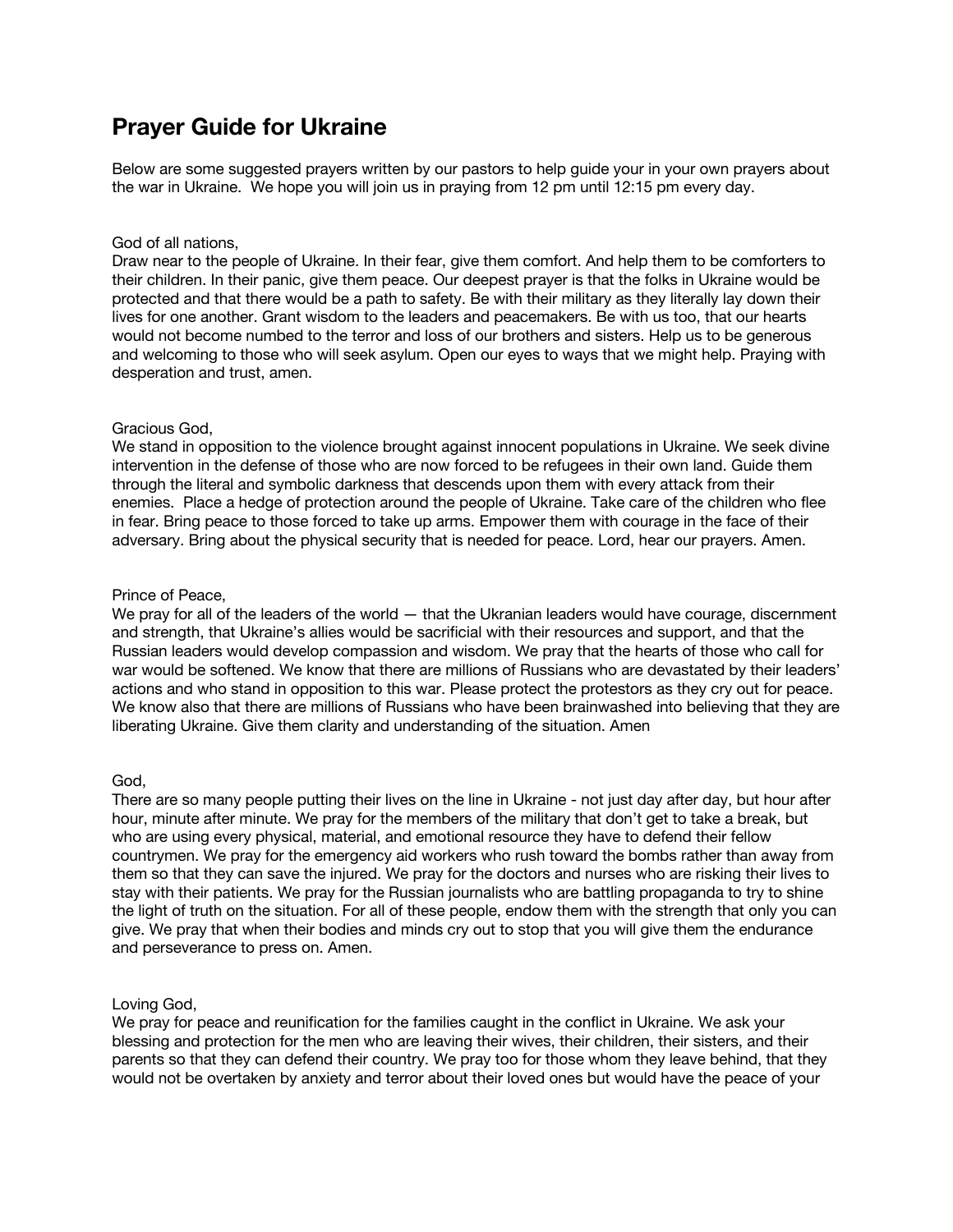Holy Spirit. We pray that you would comfort those who have been separated from their families. Remind us that even when we feel overwhelmed, you are never overpowered. Amen

## Creator of the Universe,

You have created us and declared that we are not only good, but very good. In this moment I stand with you and acknowledging that all humans are made in your image. Lord, bless all who are involved in the war in Ukraine. Bless them with your love that casts out fear that creates violence, terror, and the desire to dominate and control. Lord in your great mercy soften the hearts of leaders and those in combat. Intervene in their actions. Lord, it is difficult, but we pray for our enemies. We lift them up and ask that your kindness would bring then to repentance. You love would turn them from the path of enacting harm and plant them firmly on the path of grace and mercy. Come Holy Spirit, pour yourself out on Ukraine and Russia and make a way where there seems to be no way. Amen.

## God of peace and healing,

What we're seeing on the news out of Ukraine is horrifying. We can't help but see ourselves in this situation. What would we do if we had to abandon our homes? Or separate from our families? Or hug our children goodbye?

So we pray you would turn hearts of stone into hearts of flesh, and move world leaders to choose peace over war.

We pray for those fleeing the war. Keep them safe.

We pray for those stuck fighting the war. Keep them safe.

We pray for those who keep the war going. May they saw the light.

We pray for peace.

In the name of Christ. Amen.

God of all nations, Our refuge and strength Be present to us in this time of trouble. Give us courage. Root out our fears as the earth shakes and changes As chaos roars around us, be our center and stability. God, you are in the midst of the cities of Ukraine. Give Ukraine's citizens confidence in your presence; That your help comes when the morning dawns. Lord of all – be with us. Be our refuge and strength. Amen.

Psalm 31:21-24 21 Praise be to the Lord, for he showed me the wonders of his love when I was in a city under siege. 22 In my alarm I said, "I am cut off from your sight!" Yet you heard my cry for mercy when I called to you for help. 23 Love the Lord, all his faithful people! The Lord preserves those who are true to him, but the proud he pays back in full.